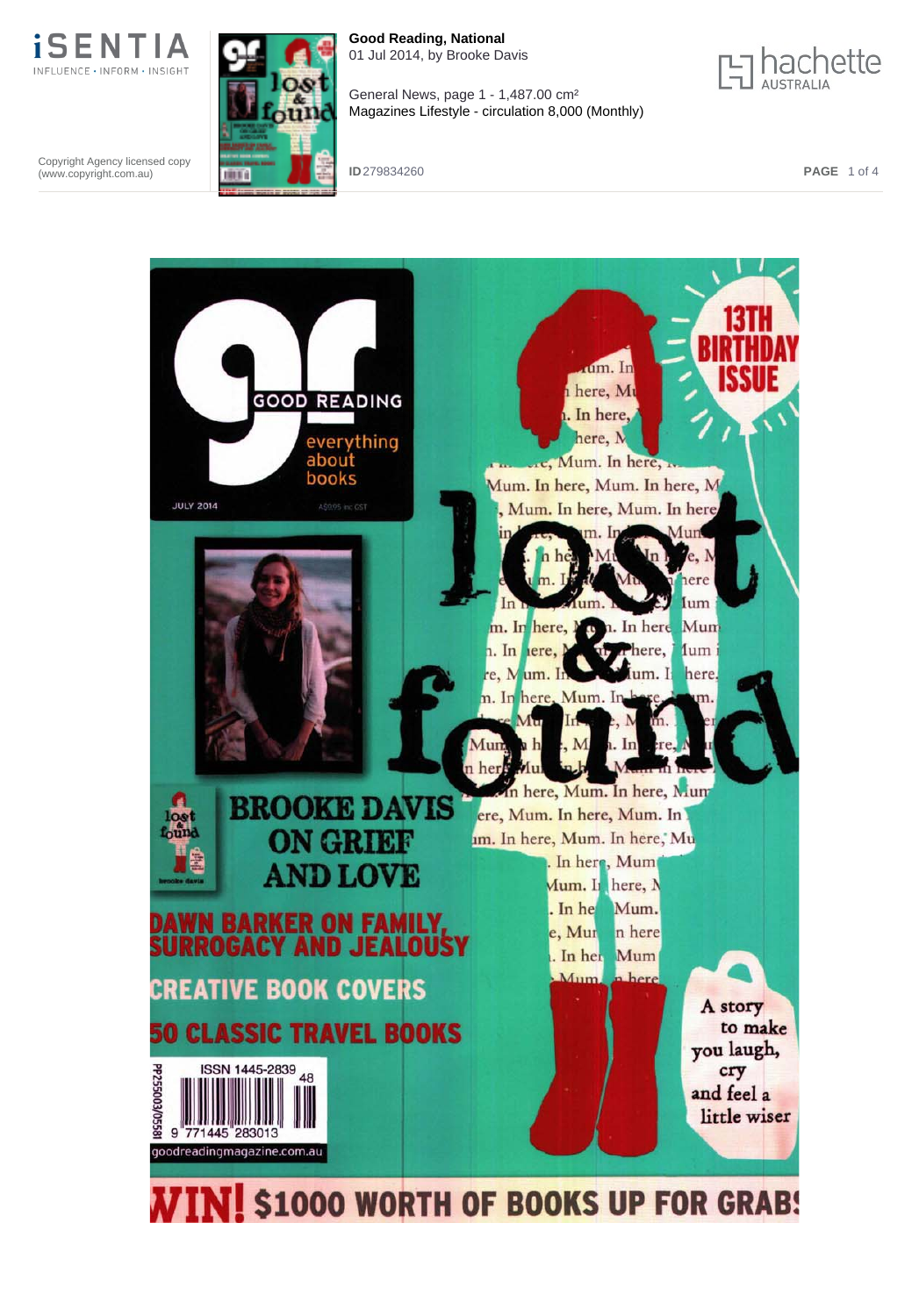

**Good Reading, National** 01 Jul 2014, by Brooke Davis



General News, page 1 - 1,487.00 cm² Magazines Lifestyle - circulation 8,000 (Monthly)

Copyright Agency licensed copy (www.copyright.com.au)

**ID** 279834260 **PAGE** 2 of 4

COVER STORY



Her mother's death at an early age had a profound influence on **BROOKE DAVIS,** whose first novel explores love, ageing, loss and grief. She shares the cathartic experience of writing the book and her delight at its enthusiastic reception with MAUREEN EPPEN.

W riting about how other people cope with the death of loved ones has been a vital part of her own grieving process for Australian author Brooke Davis, whose debut novel, **Lost & Found,** has garnered publishing deals in 21 territories so far.

Brooke was 27 and travelling the world when she learned that her mother had died suddenly in a freak accident. Seven years later, her first novel explores the many ways that people respond to loss as its three key characters find hope and new love in the most unexpected places.

One of those characters is seven-year-old Millie, whose father has recently died, and whose mother, struggling to cope and gripped by depression, abandons her only child in a local department store.

It took a long time for Brooke to resume writing fiction after her mother died, and she's not surprised that the first character that came to mind was a little girl obsessed with death.

'It makes sense to me that the first voice that came naturally was that of a child, because I think we do become quite childlike when we're grieving,' Brooke says.

The book's two other key characters are also struggling with loss. The charmingly named Agatha Pantha, a feisty 82-year-old, has locked herself in her home since her husband died, shunning neighbours and shouting rude comments to people passing by. Fellow octogenarian Karl the Touch Typist deals with his wife's death by typing his thoughts on an invisible keyboard, but he's escaped from his nursing home.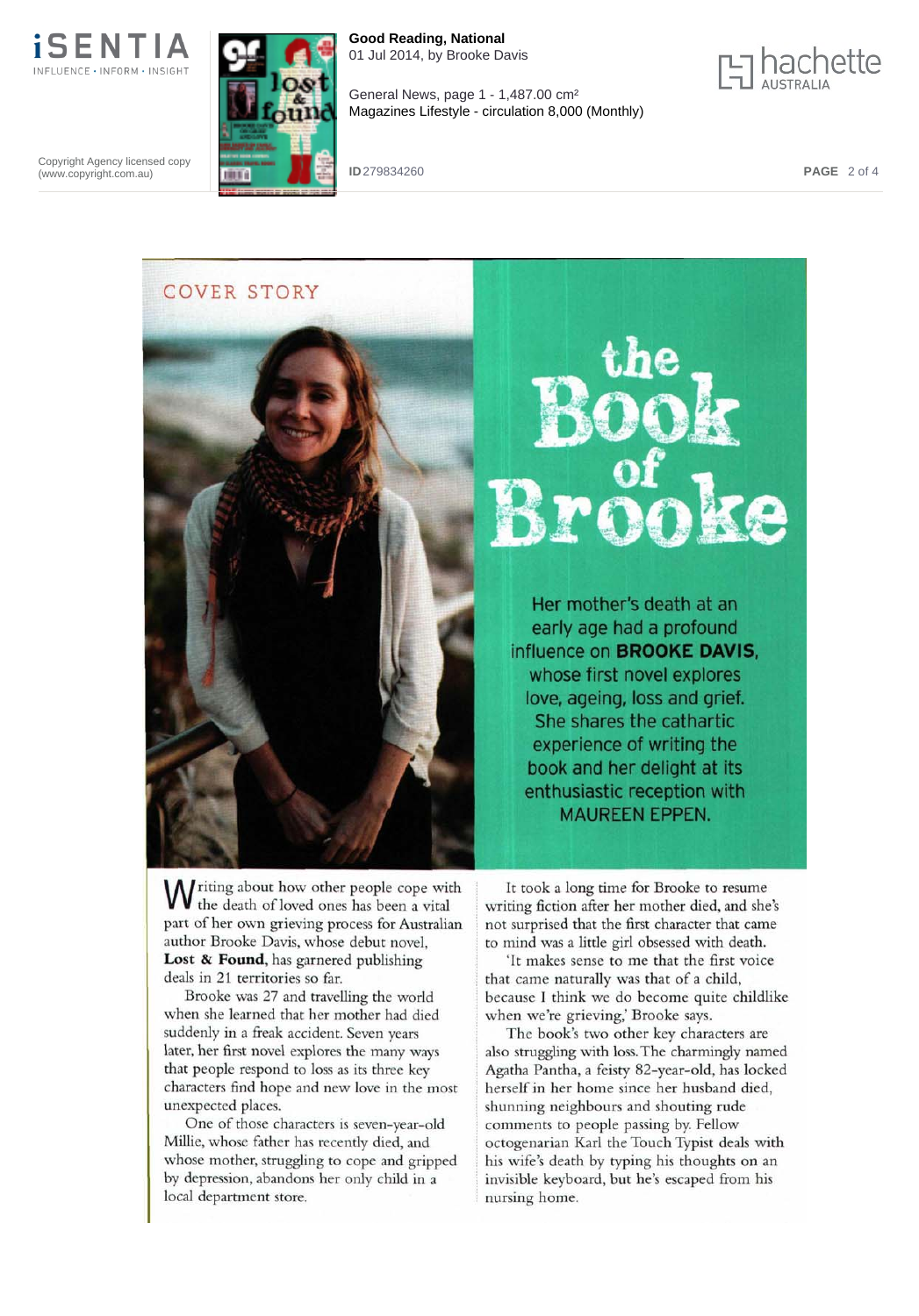

**Good Reading, National** 01 Jul 2014, by Brooke Davis



Copyright Agency licensed copy (www.copyright.com.au)

General News, page 1 - 1,487.00 cm² Magazines Lifestyle - circulation 8,000 (Monthly)

**ID** 279834260 **PAGE** 3 of 4

When their paths cross, Millie, Agatha and Karl embark on a road and rail trip from the south coast of WA, through Kalgoorlie and across the Nullarbor. Along the way, they help each other to deal with their sadness, and Agatha and Karl rediscover the capacity to love.

Despite losing her mum so young, Brooke considers herself lucky for the time they had together.

'When we're really little, our mums can feel like an extension of ourselves — someone who exists solely for us, who responds to our every need,' she explains. 'At 27 I was old enough to know my mum as Jenny, a separate human being, someone I met for coffee, someone I gossiped with, someone I enjoyed

spending time with, and her being my mum was kind of incidental to that experience. I had the chance to understand who my mum was from the

perspective of an almost-adult — and so many people don't get to have their mums for that long, so I'm truly grateful for that.'

Being open and honest about her grief without hiding it has been important to Brooke.

'If I'm having a bad day, I try to give myself the space and time to feel it. Those days remind me that my mum existed once, and they're important for me.

'I've thought really deeply about how we as a society put silences on death and grief and pretend they don't happen. I think it makes us feel like grieving and sadness are abnormal states, and makes us feel pressure to "move on" and achieve "closure".

'This is an important topic: if we're on Earth long enough, we will all experience the death of someone close, and we will all grieve. We might not share the way we work through this grief, and how we think about death [but] I don't think we should judge each other about this.'

Writing about her own experiences and fictionalising the experiences of others has helped make Brooke's grief a little lighter. But the novel is about much more than coping with loss.

It also examines how society treats the very young and the very old. It's about unlikely friendships, the possibility of finding love at any age and the kindness of strangers. It is warm, genuine and often hilarious. Brooke possesses a gift for conjuring imagery that is at once original and familiar, and for reaching right into the heart of her characters — and her readers.

Discipline and a lifelong compulsion to write have helped Brooke to hone her storytelling skills. She studied creative writing for an honours degree at the University of Canberra and for a PhD at Curtin University in WA. Previous literary successes include a

university medal for her honours work, the Allen & Unwin Prize for Prose Fiction for a novella called *The Great Australian Tongue* (about a community left

COVER STORY

off Matthew Flinders' map of Australia) and the Verandah Prose Prize for'Supermarket Song', a short story about a girl who sees people's speech as colour on the air. Lost & Found's Karl the Touch Typist appears in a short story, for which Brooke won the Queensland Writers' Prize.

'I'm a pretty disciplined, hard-working type, but I've also learned that I need to be kind to myself to get the best out of myself, so I focus on a balanced lifestyle. I love to write, and it's important to me, but I also love my life outside of that.

'Time away from writing is really important to my life as a writer. I work as a bookseller and try not to write on bookshop days unless I have to. I like to keep the two things completely quarantined.'

As an early riser, Brooke is most productive in the morning and has been known to annoy housemates.

'I've lived with non-morning people and when I greet them with a cheery "Morning!" at 9am — when I've been up for three or four hours — they glare at me through half-closed eyes and I can tell they wish me an early death.

Despite losing her mum so young, Brooke considers herself lucky for the time they had together.